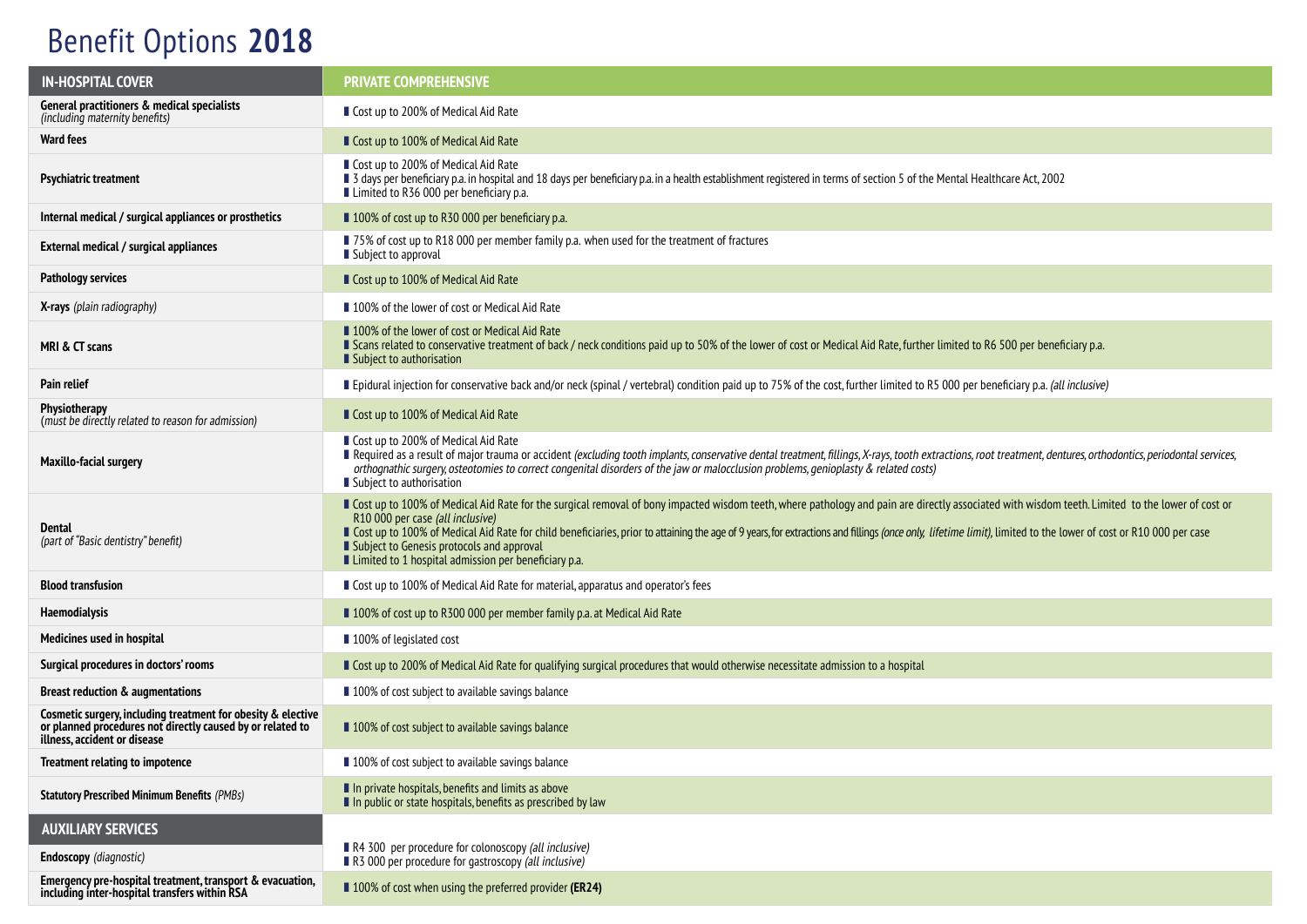## Benefit Options **2018**

| <b>MAJOR MEDICAL ILLNESS COVER</b>                                                                                                                                                                                                                                                                                                                 | <b>PRIVATE COMPREHENSIVE</b>                                                                                                                                                                                                                                                                                                                                                                                                                                                                                                                                                                                                                                                                                                    |  |
|----------------------------------------------------------------------------------------------------------------------------------------------------------------------------------------------------------------------------------------------------------------------------------------------------------------------------------------------------|---------------------------------------------------------------------------------------------------------------------------------------------------------------------------------------------------------------------------------------------------------------------------------------------------------------------------------------------------------------------------------------------------------------------------------------------------------------------------------------------------------------------------------------------------------------------------------------------------------------------------------------------------------------------------------------------------------------------------------|--|
| Procedures & medication administered in & out-of-hospital<br>for:-                                                                                                                                                                                                                                                                                 | Annual limit of R550 000 per beneficiary up to 200% of Medical Aid Rate for cancer, stroke, motor-neuron disease and organ transplant<br>FURTHER SUB-LIMITS APPLY FOR:                                                                                                                                                                                                                                                                                                                                                                                                                                                                                                                                                          |  |
| Cancer                                                                                                                                                                                                                                                                                                                                             | Docologist consultations, chemotherapy, radiotherapy (including brachytherapy), MRI / CT / PET and bone scans, pathology tests and materials up to R225 000 per beneficiary p.a.                                                                                                                                                                                                                                                                                                                                                                                                                                                                                                                                                |  |
| Stroke                                                                                                                                                                                                                                                                                                                                             | In-hospital rehabilitation up to R80 000 per member family p.a.                                                                                                                                                                                                                                                                                                                                                                                                                                                                                                                                                                                                                                                                 |  |
| Organ transplant                                                                                                                                                                                                                                                                                                                                   | Cost of immunosuppressant medication up to R84 000 per member family p.a.                                                                                                                                                                                                                                                                                                                                                                                                                                                                                                                                                                                                                                                       |  |
| Hospice<br>Accommodation<br>$\blacksquare$ Home care visits<br>$\blacksquare$ Home visits by medical practitioner                                                                                                                                                                                                                                  | ■ 100% of cost<br>$\blacksquare$ R200 per day<br>■ Cost up to 100% of Medical Aid Rate                                                                                                                                                                                                                                                                                                                                                                                                                                                                                                                                                                                                                                          |  |
| <b>CHRONIC COVER</b><br>(SUBJECT TO AUTHORISATION & REGISTRATION)                                                                                                                                                                                                                                                                                  |                                                                                                                                                                                                                                                                                                                                                                                                                                                                                                                                                                                                                                                                                                                                 |  |
| Prescribed chronic disease list conditions                                                                                                                                                                                                                                                                                                         | ■ Limited to the extent of the therapeutic algorithms<br>100% of the cost of formulary drugs                                                                                                                                                                                                                                                                                                                                                                                                                                                                                                                                                                                                                                    |  |
| <b>OUT-OF-HOSPITAL COVER</b>                                                                                                                                                                                                                                                                                                                       |                                                                                                                                                                                                                                                                                                                                                                                                                                                                                                                                                                                                                                                                                                                                 |  |
| <b>Savings facility</b>                                                                                                                                                                                                                                                                                                                            | R2 160 per adult per annum<br>Pro-rated and advanced quarterly                                                                                                                                                                                                                                                                                                                                                                                                                                                                                                                                                                                                                                                                  |  |
| Medicines & prescription spectacle / contact lenses                                                                                                                                                                                                                                                                                                | ■ 100% of legislated cost limited to R4 140 per adult p.a.<br>Balance subject to available savings balance                                                                                                                                                                                                                                                                                                                                                                                                                                                                                                                                                                                                                      |  |
| <b>Consultation Benefit:</b><br>General practitioners & medical specialists<br>$\blacksquare$ Speech therapy & audiology<br>$\blacksquare$ Psychologist<br>Chiropractic services<br>Dietician's services<br>Social worker<br>Physiotherapy / Biokinetics<br>■ Optometrist<br>$\blacksquare$ Alternative treatments<br>Homeopath & related services | ■ Four (4) consultations per adult per annum with any healthcare provider registered with the Health Professions Council of SA, subject to a maximum amount of the lesser of cost or<br>R425 per consultation<br>Balance paid at 200% of Medical Aid Rate subject to available savings balance                                                                                                                                                                                                                                                                                                                                                                                                                                  |  |
| <b>External surgical appliances</b> (including repair)                                                                                                                                                                                                                                                                                             | ■ 100% of cost subject to available savings balance                                                                                                                                                                                                                                                                                                                                                                                                                                                                                                                                                                                                                                                                             |  |
| Radiology (i.e. X-rays) & pathology services                                                                                                                                                                                                                                                                                                       | ■ Cost up to 200% of Medical Aid Rate subject to available savings balance                                                                                                                                                                                                                                                                                                                                                                                                                                                                                                                                                                                                                                                      |  |
| MRI & CT scans                                                                                                                                                                                                                                                                                                                                     | ■ 50% of the lower of cost or Medical Aid Rate, limited to R6 500 per beneficiary p.a.                                                                                                                                                                                                                                                                                                                                                                                                                                                                                                                                                                                                                                          |  |
| <b>Basic dentistry</b>                                                                                                                                                                                                                                                                                                                             | Covered at the lower of cost or Medical Aid Rate for the following qualifying dental benefits (per beneficiary p.a.) when obtained from a registered Dental Practitioner:<br>$\blacksquare$ Three (3) dental oral examinations<br>$\blacksquare$ Six (6) fillings<br>■ Tooth extractions<br>Six (6) plain X-rays for conservative dentistry (excluding wide angle / panorex imaging and CT / MRI scans)<br>■ Two (2) root canal treatments, excluding root canal treatment on wisdom teeth<br>■ Crowns, bridges or dentures limited to the lower of cost or Medical Aid Rate, further limited to R3 500<br>I Surgical removal of bony impacted wisdom teeth, where pathology and pain are directly associated with wisdom teeth |  |
| Advanced dentistry (i.e. orthodontic treatment, implants, etc.)                                                                                                                                                                                                                                                                                    | 100% of cost subject to available savings balance                                                                                                                                                                                                                                                                                                                                                                                                                                                                                                                                                                                                                                                                               |  |